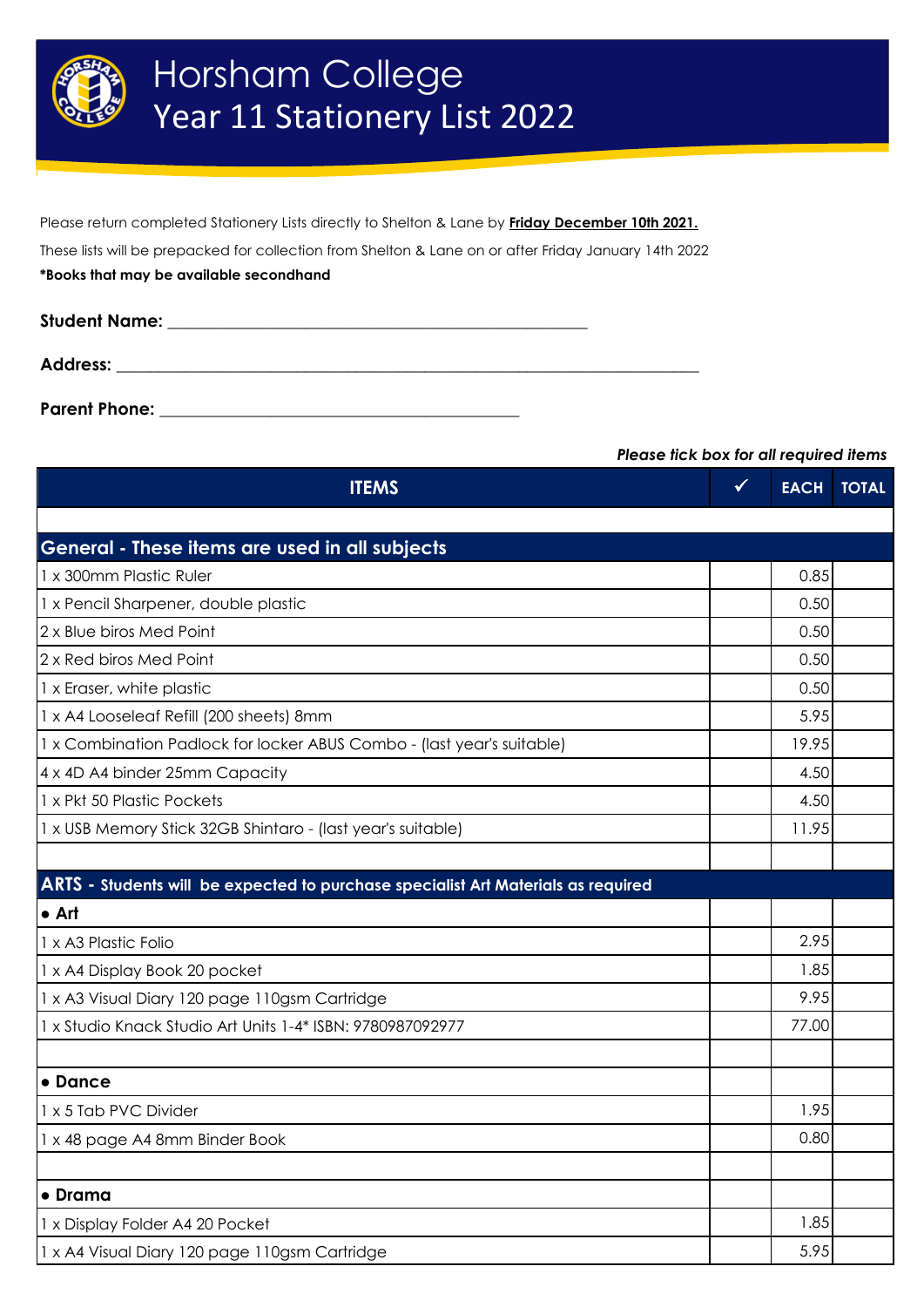| 1 x Acting Smart Drama Version 8* ISBN: 9780994602015                                               | 65.00 |  |
|-----------------------------------------------------------------------------------------------------|-------|--|
|                                                                                                     |       |  |
| • Media                                                                                             |       |  |
| 1 x A4 Display Folder 20 pocket                                                                     | 1.85  |  |
| 1 x 32GB USB (as listed under General items) (with two year warranty)                               | 11.95 |  |
| 2 x 48 page A4 8mm Binder Book                                                                      | 0.80  |  |
|                                                                                                     |       |  |
| • Music                                                                                             |       |  |
| 2 x 2B Pacer Pencils                                                                                | 1.95  |  |
| 1 x Display Folder (Not Black) 20 pocket A4                                                         | 1.85  |  |
| 1 x Headphones (last years suitable) Shintaro                                                       | 9.95  |  |
| 2 x 48 page A4 Binder Book 8mm                                                                      | 0.80  |  |
| Musicianship and Aural training for Secondary School Level 3 2nd Edition (Deb Smith)*               | 49.95 |  |
|                                                                                                     |       |  |
| · Studio Art                                                                                        |       |  |
| 1 x A3 Plastic Folio                                                                                | 2.95  |  |
| 1 x A4 Display Book 20 pocket                                                                       | 1.85  |  |
| 1 x A3 Visual Diary 120 page 110gsm Cartridge                                                       | 9.95  |  |
| 1 x Studio Knack Studio Art Units 1-4* ISBN: 9780987092977                                          | 77.00 |  |
|                                                                                                     |       |  |
| • Theatre Studies                                                                                   | 0.85  |  |
| 1 x Display Folder A4 20 Pocket                                                                     | 5.95  |  |
| 1 x A4 Visual Diary 120 page 110gsm Cartridge                                                       | 65.00 |  |
| 1 x Acting Smart Theatre Studies Version 8* ISBN: 9780994602022                                     |       |  |
| · Visual Communication & Design                                                                     |       |  |
| 1 x Coloured Pencils 24's Colour sketch                                                             | 5.95  |  |
| 1 x Set of 5 Fineliners - Unipin - Uniball                                                          | 14.95 |  |
| 1 x Plastic 40cm Ruler                                                                              | 1.00  |  |
| 1 x USB 16GB Shintaro (with 2 year warranty)                                                        | 9.95  |  |
| 1 x A3 Visual Diary 120 page 110gsm Cartridge                                                       | 9.95  |  |
| 1 x A Guide to Visual Communication Design VCE Units 1-4 2nd Ed (Cambridge)*<br>ISBN: 9781316621981 | 76.95 |  |
|                                                                                                     |       |  |
| <b>ENGLISH</b>                                                                                      |       |  |
| 1 x A4 Ring D Binder 25mm                                                                           | 4.50  |  |
| 1 x 200 pack A4 70gsm 8mm Ruled Loose Leaf Refils                                                   | 5.95  |  |
| 1 x Post-It Tabs 100 pack                                                                           | 8.95  |  |
|                                                                                                     |       |  |
| • Year 11 English                                                                                   |       |  |
| 1 x Don't start Me Talking - Paul Kelly* ISBN 9781743311196                                         | 24.95 |  |
| 1 x Night - Elie Wiesel ISBN 9780140060287                                                          | 22.95 |  |
| 1 x Past the Shallows - Favel Parrett* ISBN 9780733630491                                           | 19.95 |  |
|                                                                                                     |       |  |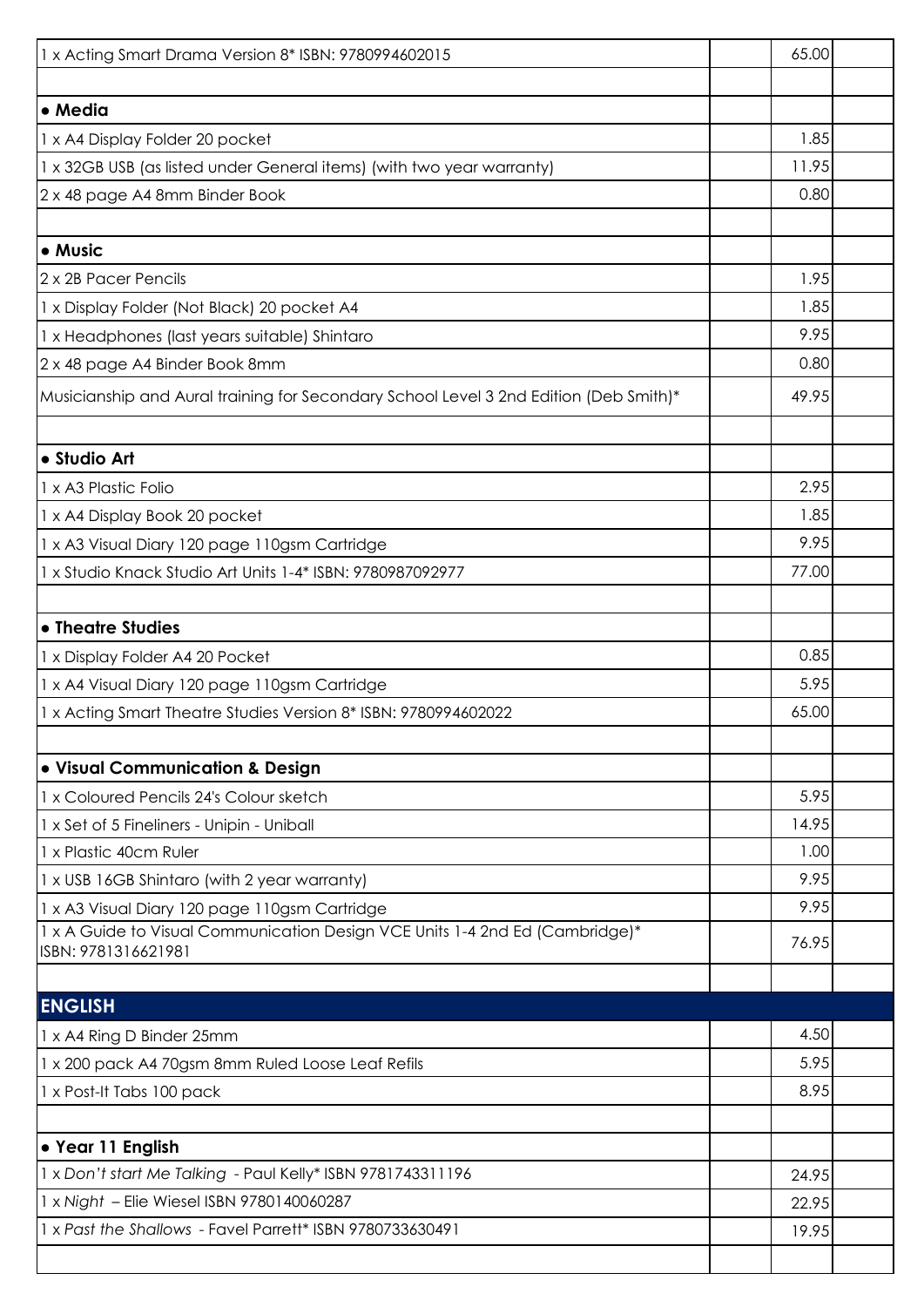| • Literature Units 1 - 4 - Please note specific editions                                                      |       |  |
|---------------------------------------------------------------------------------------------------------------|-------|--|
| 1 x Speaking in Tongues - Bovell, Andrew, Currency Press, 2012 ISBN 9780868199030                             | 23.95 |  |
| 1 x Northanger Abbey - Austen, Jane, Penguin Classics, 1995 ISBN 9780141439792                                | 12.95 |  |
| 1 x A Hunger - White, Petra, John Leonard Press, 2018 (revised edition) ISBN 9780646984469                    | 22.95 |  |
| 1 x Dracula - Stoker, Bram, Penguin Classics, 2003 ISBN 9780140439846                                         | 12.95 |  |
| 1 x The Fire Next Time - Baldwin, James, Penguin Classics, 2007 ISBN 9780140182750                            | 19.95 |  |
|                                                                                                               |       |  |
| <b>HUMANITIES</b>                                                                                             |       |  |
| • Accounting                                                                                                  |       |  |
| 1 x 128 page A4 Binder Book 8mm                                                                               | 1.50  |  |
| 1 x Accounting Units 1 & 2 Value Bundle (Student Book & Digital Workbook) (MacMillan)*<br>ISBN: 9781420245295 | 82.95 |  |
| 1 x T1 30X 11B Calculator                                                                                     | 29.95 |  |
|                                                                                                               |       |  |
| • Business Management                                                                                         |       |  |
| 1 X 128 page A4 Binder Book 8mm                                                                               | 1.50  |  |
| 1x Business Management Year 11 Units 1 & 2 (Digital Textbook) [Edrolo]<br>Payable through Edrolo Portal \$44  |       |  |
|                                                                                                               |       |  |
| • History                                                                                                     |       |  |
| 1 x 128 Page A4 Binder Book 8mm                                                                               | 1.50  |  |
| 1 x Analysing Modern History 1 & 2 Cambridge ISBN: 9781108893121                                              | 69.95 |  |
| 1 x pack of 4 Highlighters assorted                                                                           | 5.50  |  |
|                                                                                                               |       |  |
| <b>• Geography</b>                                                                                            |       |  |
| 1 x box coloured pencils 12's Colour sketch                                                                   | 2.95  |  |
| 1 x 128 page A4 Binder Book 8mm                                                                               | 1.50  |  |
| 1 x Hazards and Disasters 3rd Edition (GTAV) ISBN: 9781876703547 (New Textbook)                               | 49.95 |  |
| 1 x Tourism 3rd Edition (GTAV) ISBN: 9781876703554 (New Textbook)                                             | 49.95 |  |
|                                                                                                               |       |  |
| • Legal Studies                                                                                               |       |  |
| 1 x 128 page A4 Binder Book 8mm                                                                               | 1.50  |  |
| 1 x The Legal Maze VCE Units 1 & 2 (MacMillan)* ISBN: 9781420238426                                           | 82.95 |  |
|                                                                                                               |       |  |
| <b>LANGUAGES</b>                                                                                              |       |  |
| • German                                                                                                      |       |  |
| 1 x 64 Page Binder Book 8mm                                                                                   | 0.95  |  |
| 1 x Oxford German School dictionary (ISBN 9780198408000)                                                      | 17.95 |  |
| 1 X Folder Mate Style Plus expanding file (Barcode 4718724135217)                                             | 16.95 |  |
| • Spanish                                                                                                     |       |  |
| 1 x 64 Page Binder Book 8mm                                                                                   | 0.95  |  |
| 1 x Oxford Spanish mini dictionary (ISBN 9780199692699)                                                       | 11.95 |  |
| 1 X Folder Mate Style Plus expanding file (Barcode 4718724135217)                                             | 16.95 |  |
|                                                                                                               |       |  |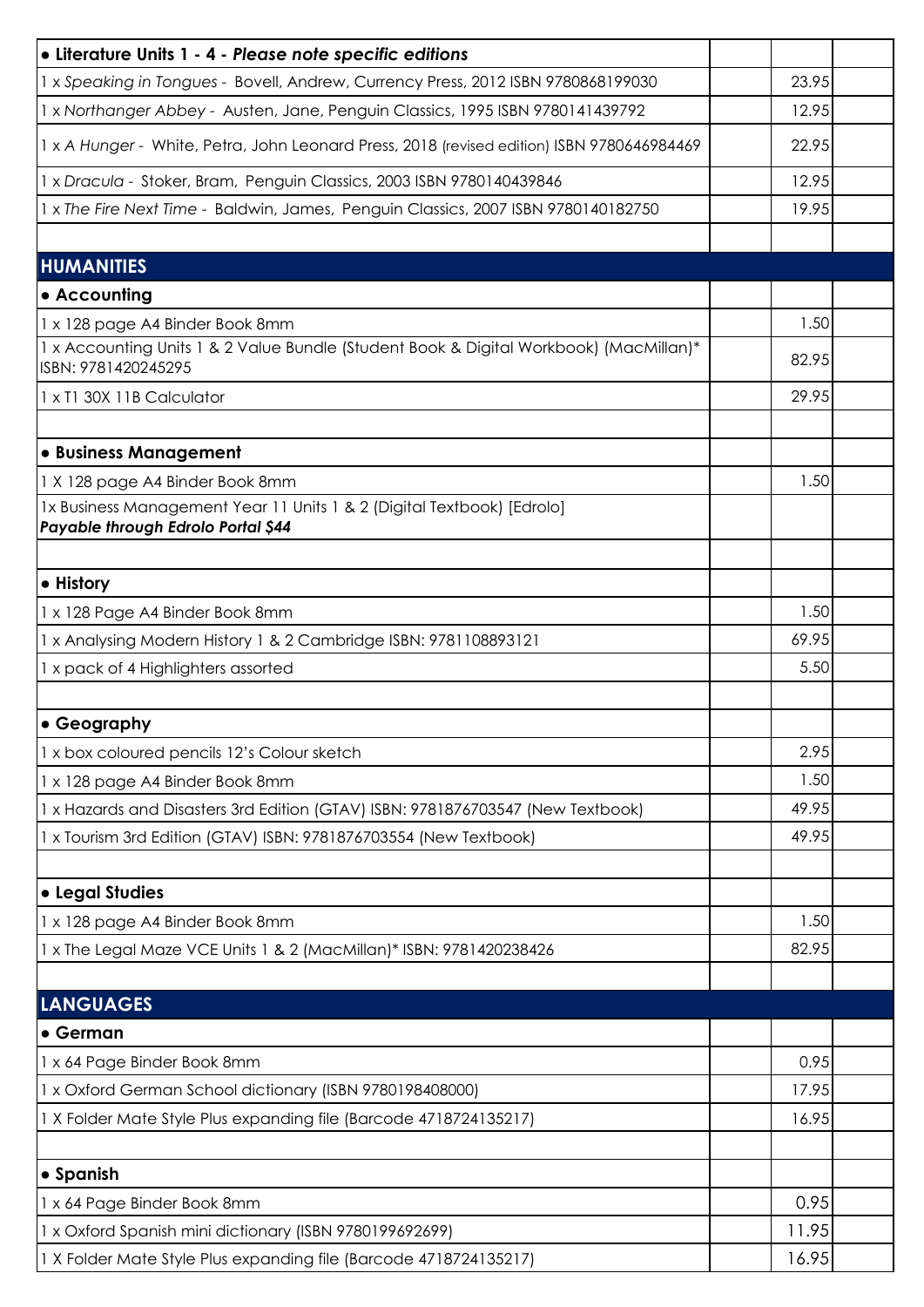| <b>MATHEMATICS</b>                                                                             |        |  |
|------------------------------------------------------------------------------------------------|--------|--|
| <b>General Maths, Maths Methods &amp; Specialist Maths</b>                                     |        |  |
| 1 x TI - Nspire CX CAS Calculator (with 4 year warranty)                                       | 249.00 |  |
| 1 x 2mm Graph Pad 40 LF 2mm                                                                    | 2.95   |  |
| 2 x 96 Page A4 Exercise Books 8mm                                                              | 1.30   |  |
| 1 x 96 Page A4 8mm or equivalent Exercise Book for bound reference                             | 1.30   |  |
| 1 x 300mm Plastic Ruler (last year's suitable)                                                 | 0.85   |  |
| • Year 11 General Maths                                                                        |        |  |
| 1 x General Mathematics VCE Units 1 & 2 (Cambridge)* ISBN: 9781108623438                       | 89.95  |  |
|                                                                                                |        |  |
| • Year 11 Maths Methods                                                                        |        |  |
| 1 x Mathematics Methods VCE Units 1 & 2 (Cambridge)* ISBN: 9781108691932                       | 89.95  |  |
|                                                                                                |        |  |
| • Year 11 Specialist Maths                                                                     |        |  |
| 1 x Specialist Mathematics VCE Units 1 & 2 (Cambridge)* ISBN: 9781108624282                    | 89.95  |  |
|                                                                                                |        |  |
| <b>Year 11 Foundation Maths</b>                                                                |        |  |
| 1 x TI 30X 11B Calculator (with 2 year warranty) (last year's suitable)                        | 29.95  |  |
| 3 x 96 Page A4 Exercise Books 8mm                                                              | 1.30   |  |
| 1 x 96 Page A4 8mm or equilivent Exercise Book for bound reference                             | 1.30   |  |
| 1 x Foundation Mathematics VCE Units 1 & 2 (Cambridge)* ISBN: 9780170370752                    | 75.95  |  |
|                                                                                                |        |  |
| <b>PE/HEALTH</b>                                                                               |        |  |
| • Health & Human Development                                                                   |        |  |
| 1 x A4 4 ring Binder 25mm cap                                                                  | 4.50   |  |
| 1 x Health & Human Development 6th Edition Units 1-2 (Jacaranda)* ISBN: 9780730371854          | 94.95  |  |
|                                                                                                |        |  |
| • Outdoor Education                                                                            |        |  |
| 1 x A4 4 Ring Binder 25mm cap (as listed under general items)                                  | 4.50   |  |
| 1 x 96 page A4 Binder Book 8mm                                                                 | 1.30   |  |
| 1 x Outdoor and Environmental Studies VCE Units 1-4 (Nelson)* ISBN: 9780170401777              | 82.95  |  |
| • Physical Education                                                                           |        |  |
| 1 X 96 page A4Binder Book 8mm                                                                  | 1.30   |  |
| 1 x Physical Education Units 1 & 2 Peak Performance Workbook 2E (Nelson)<br>ISBN:9780170373814 | 29.95  |  |
| 1 x Physical Education Units 1 & 2 Student Book (Nelson)* ISBN: 9780170373739                  | 79.95  |  |
|                                                                                                |        |  |
|                                                                                                |        |  |
| <b>SCIENCE</b>                                                                                 |        |  |
| • Biology                                                                                      |        |  |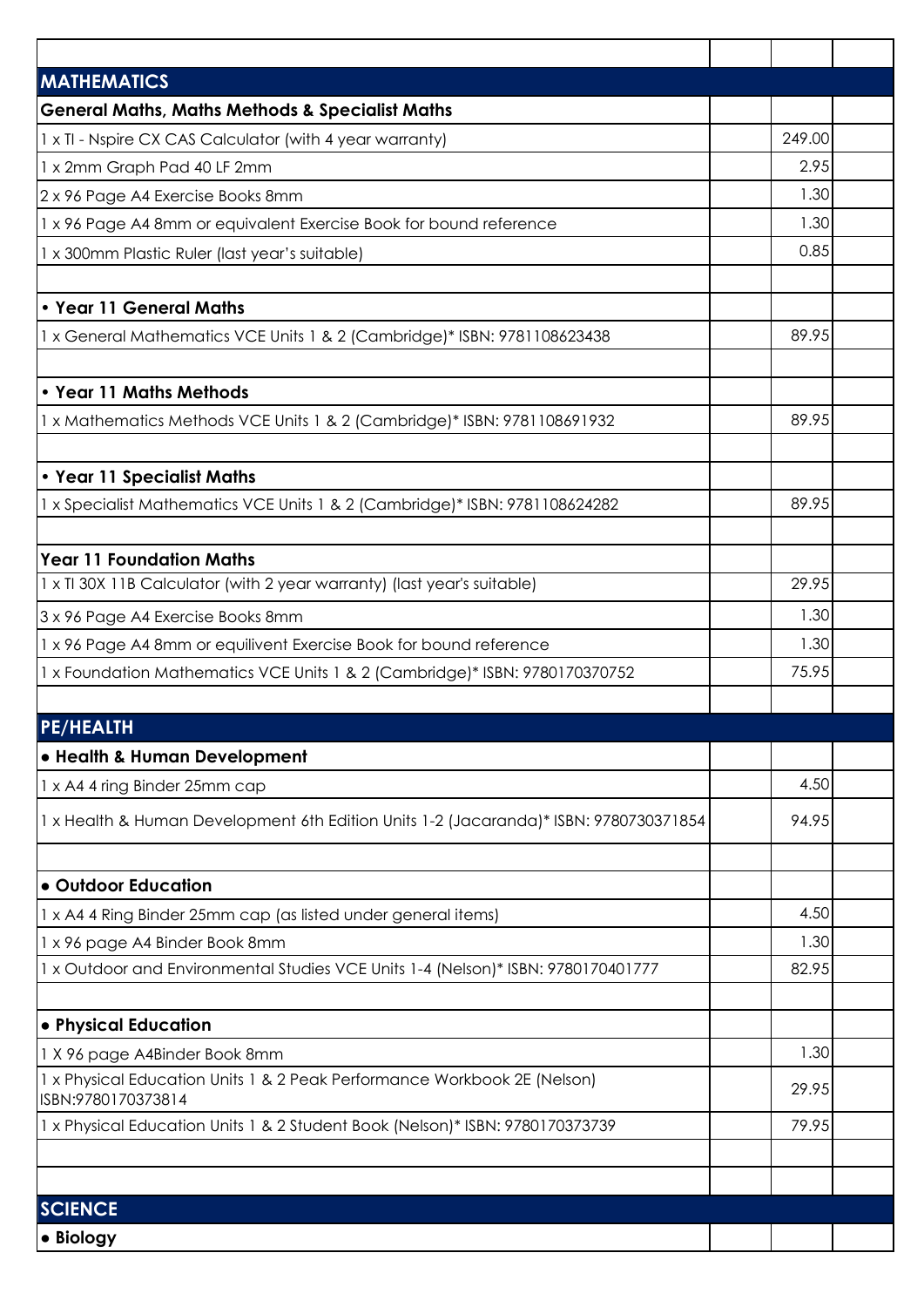| 1 x Biology for VCE Units 1 & 2 Student Workbook (Biozone) 9781988566368                                     | 44.95 |  |
|--------------------------------------------------------------------------------------------------------------|-------|--|
| 2 x 96 Page A4 Binder Book 8mm                                                                               | 1.30  |  |
| 1 x 96 Page A5 Exercise Book 8mm                                                                             | 0.80  |  |
| 1x Biology Year 11 Units 1 & 2 (Online & Digital Textbook) [Edrolo]<br>Payable through Edrolo Portal \$44    |       |  |
|                                                                                                              |       |  |
| • Chemistry                                                                                                  |       |  |
| 2 x 96 Page A4 Binder Book 8mm                                                                               | 1.30  |  |
| 1 x 96 Page A5 Exercise Book 8mm                                                                             | 0.80  |  |
| 1x Chemistry Year 11 Units 1 & 2 (Online & Digital Textbook) (Edrolo)<br>Payable through Edrolo Portal \$44  |       |  |
|                                                                                                              |       |  |
| • Environmental Science                                                                                      |       |  |
| 1 x A4 64 Page Binder Book 8mm                                                                               | 0.95  |  |
| 1 x 96 Page A5 Exercise Book 8mm                                                                             | 0.80  |  |
| 1 x Monitoring Environmental systems 5th Ed (new) Environmental Education Victoria<br>ISBN 9780645154108     | 84.95 |  |
|                                                                                                              |       |  |
| • Physics                                                                                                    |       |  |
| 2 x 96 Page A4 Binder Book 8mm                                                                               | 1.30  |  |
| 1 x 96 Page A5 Exercise Book 8mm                                                                             | 0.80  |  |
| • Psychology                                                                                                 |       |  |
| 3 x 64 page Binder Book 8mm                                                                                  | 0.95  |  |
| 2 x 48 Page A5 Exercise Book 8mm                                                                             | 0.70  |  |
| 1x Psychology Year 11 Units 1 & 2 (Online & Digital Textbook) (Edrolo)<br>Payable through Edrolo Portal \$44 |       |  |
| <b>TECHNOLOGY</b>                                                                                            |       |  |
|                                                                                                              |       |  |
| • Applied Computing                                                                                          | 1.85  |  |
| 1 x Display Folder 20 Pocket A4                                                                              |       |  |
| 1 x 96 page A4 Lined Exercise Book 8mm                                                                       | 0.95  |  |
| 1 X Applied Computing Units 1 and 2 (Year 11) ISBN: 9780170440806                                            | 88.95 |  |
| • Food Studies                                                                                               |       |  |
| 3 x 96 page A4 Binder Book 8mm                                                                               | 1.30  |  |
| 1 x Food Studies Units 1 & 2 (Nelson)* ISBN: 9780170378611                                                   | 78.95 |  |
| 1 x A4 4 Ring Binder 25mm cap (Last year's suitable) (as listed under general items)                         | 4.50  |  |
|                                                                                                              |       |  |
| • Metal & Wood                                                                                               |       |  |
| Design & Technology Workbook VCE Units 1 - 4 (Nelson)* ISBN: 9780170400404                                   | 34.95 |  |
|                                                                                                              |       |  |
|                                                                                                              |       |  |
| • Systems Engineering                                                                                        |       |  |
| 1 x A4 Display Folder 20 pocket - OPTIONAL                                                                   | 1.85  |  |